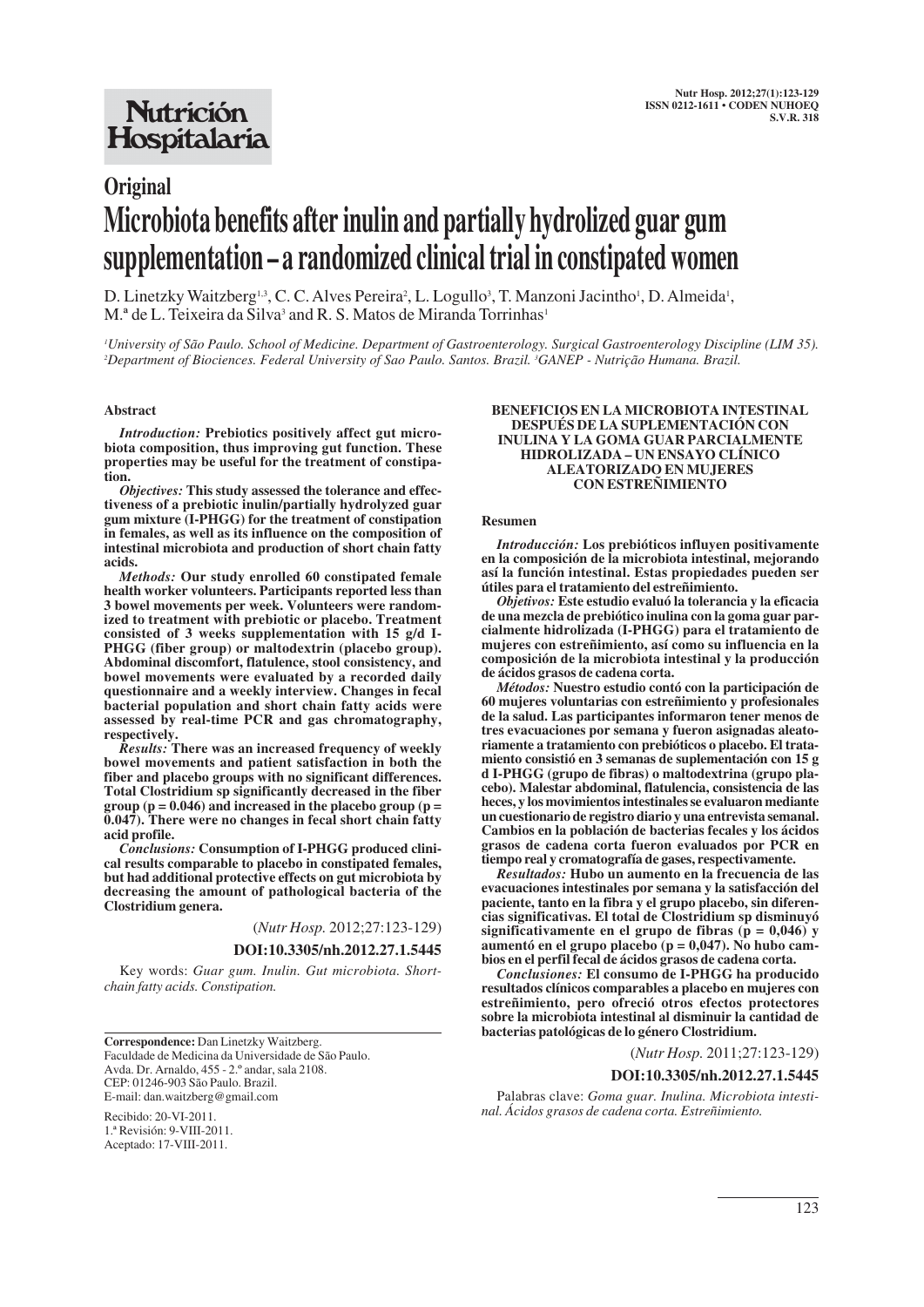#### **Introduction**

Constipation is a very common condition in the general population, both in adults and children.<sup>1</sup> According to a study in the United States, the prevalence of constipation in adults is  $2-28\%$  and is higher among females.<sup>2,3</sup> Constipation uses significant healthcare resources and its control is a target for reducing healthcare expenditures.

Among the causes for constipation in adults is inadequate dietary fiber intake.4 Insoluble fibers, such as bran, have been traditionally used to control adult constipation with satisfactory results.<sup>5-7</sup> However, soluble and prebiotic fibers have several advantages and have also been studied for constipation control.8,9

The concept of prebiotics as "a non-digestible food ingredient that beneficially affects the host by selectively stimulating the growth and/or activity of one or a limited number of bacteria in the colon" arose from the observation that inulin and fructooligosaccharides selectively stimulate the growth of bifidobacteria, which are considered beneficial for human health.<sup>8-12</sup>

If prebiotics modulate gut microbiota, they might also influences gut function by reducing intestinal pH, increasing stool weight and bowel movements, and exerting an osmotic effect that increases water content in the colon. These properties may be useful for the treatment of constipation.<sup>13</sup>

Dietary fiber and non-digestible oligosaccharides are the main growth substrates of gut microorganisms $14$  As bacterial metabolism in the human colon is primarily anaerobic, these substrates are fermented and can potentially form short chain fatty acids (SCFA) that serve as local fuels and may regulate cellular processes.<sup>12,15</sup>

Partially hydrolyzed guar gum (PHGG) is a water soluble and non-gelling fiber associated with reduced constipation in females and relief of abdominal pain in patients with irritable bowel syndrome.16,17 Currently, there is available a mixture of fibers that combines PHGG with the prebiotic activity of inulin. The mixture of these two fibers could maximize their individual effects and provide benefits for health and bowel function, growth of beneficial bacteria, and increased fermentation activity in the intestine. Together, these properties may be beneficial for constipated patients.

This study evaluated the efficacy and tolerance of the combination of oral inulin with PHGG as prebiotics in female patients with constipation. We also analyzed its influence on the composition of intestinal microbiota and production of SCFA.

## **Patients and methods**

#### *Ethical issues*

The current study was carried out following the ethical recommendations of the Declaration of Helsinki and the Ethical Committees "Comitê de Ética em Pesquisa do Hospital das Clínicas de São Paulo" and "Comitê de Ética do hospital São Joaquim and Hospital São José da Real e Benemérita", which approved the study protocol. All subjects gave written informed consent and were selected and followed by a research team at Ganep at Hospital da Real e Benemérita Associação Portuguesa de Beneficiência de São Paulo.

#### *Subjects*

Adult (18-65 years) female volunteers ( $n = 60$ ) with at least 3 months of constipation defined as less than 3 bowel movements per week were recruited among health workers from the Hospital da Real e Benemérita Beneficência Portuguesa de São Paulo. None of the recruits used laxatives or enemas. Criteria for exclusion were constipation secondary to pharmacological effects, use of drugs that influence intestine motility, narcotic or alcohol use, being pregnant or lactating, lactose intolerance, habitual consumption of lactic acid bacteria-containing food or prebiotics, any historical or current diagnosis of large bowel disease such as inflammatory bowel disease and colon cancer, and history of neurologic disorder.

## *Experimental Design*

This study was a randomized, double-blind, placebo controlled trial. After four days of treatment adaptation with increased consumption of fiber or placebo, treatment consisted of three weeks supplementation with 15 g/d of a mixture of inulin and PHGG (fiber group) or 15 g/d of maltodextrin (placebo group) divided in three sachets (5 g each). Subjects were required to record daily the sachet consumption and advised to maintain their daily physical activity, life style, and sleeping habits.

Gastrointestinal response including abdominal distension and pain, flatulence, stool consistency (classified according to Lewis 1997), and bowel movement were also recorded daily.<sup>18</sup>

Fresh stools were collected individually in plastic bags and immediately sent to laboratory in an ice bucket to be weighed and blended, fractionated, and stored for further determination of the fecal microbiota and SCFA content. All laboratory procedures were performed by researchers at the Metanutri team from the Department of Gastroenterology of the University of São Paulo Medical School.

#### *Efficacy of treatment*

The efficacy and tolerance of treatment were based on self-recording of gastrointestinal response and a weekly interview. At the interview, physicians and dieticians evaluated the frequency of bowel movement and subject satisfaction in relation to bowel movements.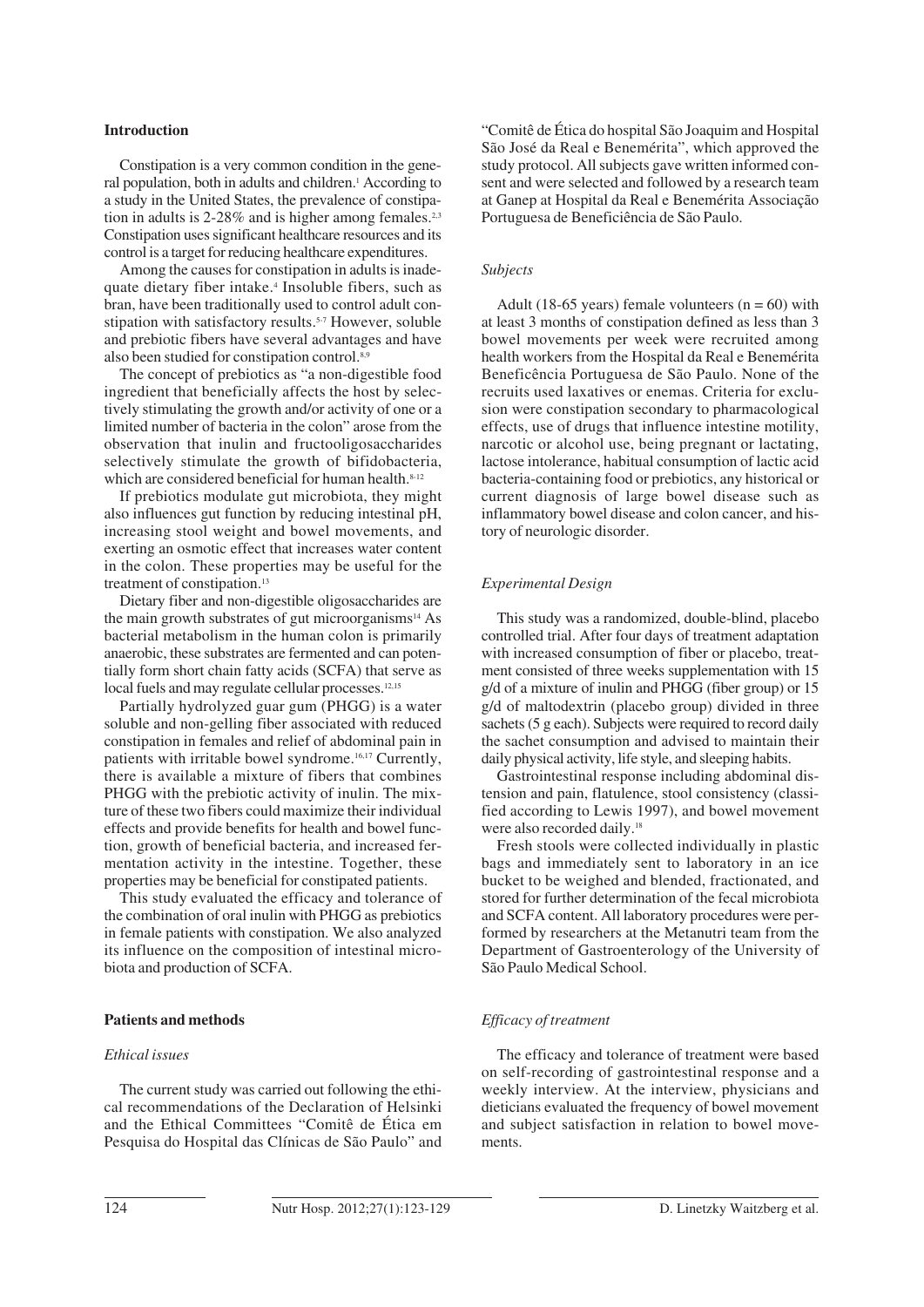| List of genera of bacteria from the gut analyzed in our study and, their respective controls and primers used to the analysis |                      |                          |                                                                                 |  |  |  |
|-------------------------------------------------------------------------------------------------------------------------------|----------------------|--------------------------|---------------------------------------------------------------------------------|--|--|--|
| Genera                                                                                                                        | Control strain       | Reference n <sup>o</sup> | Primers (forward and reverse)                                                   |  |  |  |
| Bifidobacterium sp                                                                                                            | B. longum            | ATCC 15707               | F:5'-CTC CTG GAA ACG GGT GG-3'<br>R:5'-GGT GTT CTT CCC GAT ATC TAC A-3'         |  |  |  |
| Lactobacillus sp                                                                                                              | L.acidophillus       | ATCC 4356                | F:5'-AGC AGT AGG GAA TCT TCC A-3'<br>R:5'-CAC CGC TAC ACA TGG AG-3'             |  |  |  |
| Bacteroides sp                                                                                                                | B. fragiles          | ATCC 43859               | F:5'-TAGTTTGTTGGCGGGGTAAC-3'<br>R:5'-GGCTGGTTCAGACTCTCGTC-3'                    |  |  |  |
| Clostridium sp                                                                                                                | <i>C.perfringens</i> | ATCC 13124               | F:5'-GTG AAA TGC GTA GAG ATT AGG AA-3'<br>R:5'-GAT YYG CGA TTA CTA GYA ACT C-3' |  |  |  |
| Escherichia coli                                                                                                              | E. coli              | ATCC 25922               | F:5' GTT AAT ACC TTT GCT CAT TGA 3'<br>R:5' ACC AGG GTA TCT AAT CCT GTT 3'      |  |  |  |

**Table I**

ATCC: American Type Culture Collection.

#### *Quantification of fecal bacteria*

We studied the non-pathogenic bacteria of the genera *Bifidobacterium* and *Lactobacillus* and the pathogenic bacteria of the genera *Bacteroides* and *Clostridium* and the species *Escherichia coli*. Bacterial DNA was extracted and purified from stool samples (200mg) using the kit Qiamp DNA Stool Mini Kit (Qiagen, USA). Its integrity was determined on 2% agarose gel and its concentration in a spectrophotometer (Nanodrop, USA). DNA samples remained at -20°C freezer for later quantitative analysis by realtime polymerase chain reaction (real-time PCR). Total DNA of bacteria strains cultured in blood agar at 37°C and under anaerobic conditions (table I) was extracted and purified using the gDNA mini ChargeSwict bacteria (Invitrogen, USA) to be used as positive control of real-time PCR.

Changes in fecal bacterial population were assessed using real-time PCR through the absolute quantification of bacterial 16S ribosomal DNA (rDNA) genes by using specific primers to the 16S site of ribosomal DNA (Table 1). The number of genes copies was determined using Platinum® SYBR Green qPCR Supermix UDG (Invitrogen, USA) and the reactions were developed according to the manufacturer's protocol. In absolute quantification, the number of interest genes copies was determined based on the number of copies of curve pattern constructed by cloning into plasmid DNA. Cloning of 16S rDNA of different genera and species of studied bacteria was performed following the protocol of the kit TOPO TA Cloning Kit for Sequencing (Invitrogen®, USA). After cloning, the DNA plasmid containing the cloned 16S rDNA was extracted and purified. Quantification of plasmid DNA was determined using Nanodrop ND-1000 spectrophotometer. The concentration found was used to determine the calculation of molecules/mL. The plasmid DNA was stored at -20º C and was used to determine the standard curve of real-time PCR by serial dilution of different genes of interest.

#### *Fecal SCFA Content*

The quantification of fecal SCFA (acetic, propionic, isobutyric, butyric, isovaleric, and valeric acid) was developed by gas chromatography. Fecal samples (1 g) were diluted in water at 4°C and mixed for 5 minutes. The suspension was adjusted to a pH of 2 to 3 with 5M hydrochloric acid and the sample was centrifuged for 20 minutes at 5,000 rpm and 4°C. After centrifugation, the supernatant was collected and analyzed using a gas chromatograph (GC-Shimatzu model 2010F, Japan) equipped with auto injector (Shimadzu Model AOC-20i, Japan), split/splitless injector (Shimadzu model SPL-2010, Japan), flame ionization detector (FID-2010 model Shimadzu, Japan), and Cilicia capillary column (30 m x 0.25 mm internal diameter and 0.25 mm in film; Nukol, 30 m x 0.25 mm ID, 0.25 μm film- Supelco, Japan). A pattern of SCFA (volatile acid standard mix-Supelco, Japan) was used to enable the identification and analysis of the peaks generated by gas chromatography. The concentrations of various SCFA by analysis by gas chromatography were corrected in relation to dry weight of the samples. The initial temperature of the oven was 100°C and this was raised to 185°C at 4°C/min. The temperature of the injection port and detector was 240°C and 250°C, respectively. The flow rate of carrier gas (H2) was adjusted to split injection.

## *Statistical analysis*

Quantitative data from bowel microbiota and SCFA were evaluated on a log basis using the Student T test to compare T0 (before treatment) and T1 (after treatment) within and between treatment groups (fiber and placebo). The variation between T0 and T1 was also compared between groups using the Wilcoxon test. The frequency of bowel movement and subject satisfaction were evaluated by Fisher exact test for each evaluated period (weekly) and by qui-quadrate for total studied period (3 weeks). For all comparisons  $p \le 0.05$ was considered statistically significant.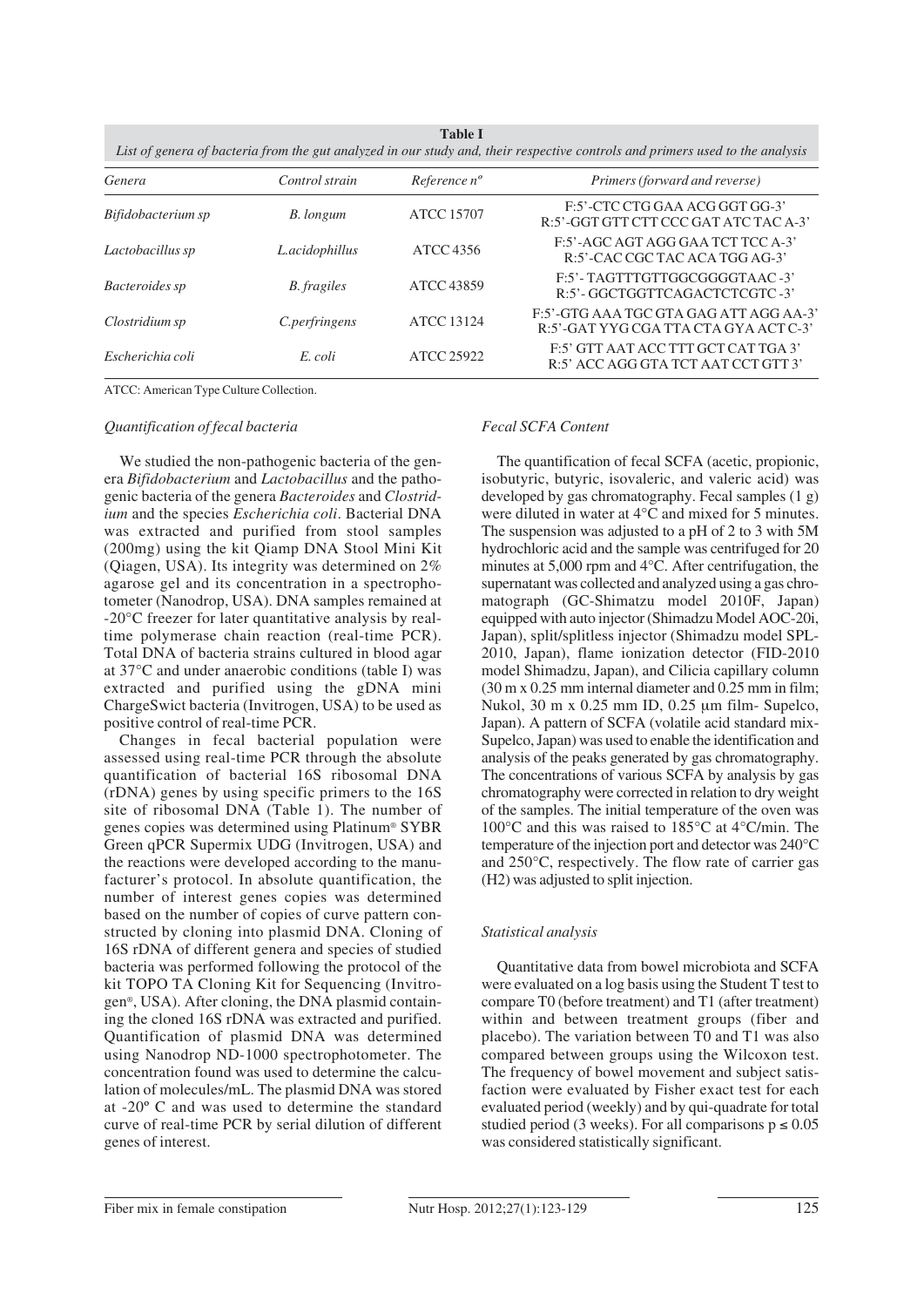| <b>Table II</b><br>Descriptive data of patients distributed in fiber and placebo groups |            |            |            |                             |                      |                      |               |         |
|-----------------------------------------------------------------------------------------|------------|------------|------------|-----------------------------|----------------------|----------------------|---------------|---------|
| Group                                                                                   | Age<br>(y) | BW<br>(kg) | BН<br>(cm) | BMI<br>(kg/m <sup>2</sup> ) | <b>SBP</b><br>(mmHg) | <b>DBP</b><br>(mmHg) | HR<br>(b/min) | $(C^o)$ |
| Fiber                                                                                   | 36.1       | 63.7       | 160.5      | 24.75                       | 117.6                | 79.2                 | 83.1          | 36.1    |
| Placebo                                                                                 | 40.2       | 66.0       | 160.6      | 25.45                       | 117.0                | 77.4                 | 81.4          | 36.2    |
| p value                                                                                 | 0.2772     | 0.8995     | 0.9641     | 0.8919                      | 0.9429               | 0.4985               | 0.3935        | 0.2902  |

BW: Body weight; BH: Body height; BMI: Body mass index; SBP: Systolic blood pressure; DBP: Diastolic blood pressure; T: Temperature. Student *t* test.

## **RESULTS**

## *Patients*

Sixty constipated woman were enrolled (fiber  $n =$ 28; placebo  $n = 32$ ); 2 of them left voluntarily in the study (both from fiber group) and 12 were excluded due to loss of follow up (fiber  $n = 4$ ; placebo  $n = 8$ ). Randomization was considered adequate since no differences in relation to the means of descriptive characteristics ( $p \ge 0.2772$ , table II) were found between groups. All enrolled constipated woman were clinically followed and 32 of them submitted to fecal quantification of differential bacteria and short-chain fatty acids (fiber group  $n = 14$ ; placebo group  $n = 18$ ).

## *Fecal bacteria*

By comparing selective bowel bacteria before and after treatment, the fiber group decreased and placebo group increased the amounts of total *Clostridium* sp; these differences between groups were significant (table III). We did not find differences in the amounts of fecal *Bifidobacterium*, *Lactobacillus*, *Bacteroides*, or *Escherichia coli* (table IV) between the groups and studied periods.

## *SCFA fecal concentration*

The mean of the absolute amount of fecal acetic, isobutyric, butyric, and valeric acids did not differed between fiber and placebo groups in any evaluated period (table IV). Fecal isovaleric acid increased in placebo group (before *versus* after treatment), but this difference was not significant between the treatments (placebo versus fiber) (table IV).

## *Treatment efficacy*

There was an increased frequency of weekly bowel movements and patient satisfaction in both treatment groups, with no differences between groups (tables V and VI, respectively).

## **Discussion**

Our trial shows that a fiber mixture of inulin with agar gum can benefit the treatment of female constipation by reducing the amount of pathogenic bacteria *Clostridium sp*.

Among the 100 bacterial species included in the Clostridium genera there are several important human

| <b>Table III</b><br>Fecal volume of selective bacteria (cells/µl) in constipated women treated with fiber or placebo |                  |                                     |                                      |                      |                   |  |  |
|----------------------------------------------------------------------------------------------------------------------|------------------|-------------------------------------|--------------------------------------|----------------------|-------------------|--|--|
| Bacteria sp                                                                                                          | Treatment        |                                     | $Mean \pm standard deviation$        | p1 value             | p2 value          |  |  |
|                                                                                                                      |                  | BT                                  | AT                                   |                      | (BT; AT)          |  |  |
| <i>Bifidobacterium</i>                                                                                               | Fiber<br>Placebo | $6.63 \pm 0.97$<br>$6.32 \pm 0.93$  | $6.80 \pm 1.28$<br>$6.67 \pm 0.48$   | 0.405<br>0.053       | (0.378; 0.644)    |  |  |
| <i>Lactobacillus</i>                                                                                                 | Fiber<br>Placebo | $4.92 \pm 1.17$<br>$4.24 \pm 1.04$  | $4.88 \pm 1.15$<br>$4.49 \pm 0.88$   | 0.876<br>0.233       | (0.092; 0.285)    |  |  |
| <i>Bacteroides</i>                                                                                                   | Fiber<br>Placebo | $10.10 \pm 0.45$<br>$9.98 \pm 1.15$ | $10.38 \pm 0.41$<br>$10.20 \pm 0.54$ | 0.158<br>0.494       | (0.717; 0.292)    |  |  |
| Clostridium                                                                                                          | Fiber<br>Placebo | $5.23 \pm 0.67$<br>$5.14 \pm 0.92$  | $4.76 \pm 0.92$<br>$5.50 \pm 0.91$   | $0.046*$<br>$0.047*$ | $(0.769; 0.045*)$ |  |  |
| Escherichia                                                                                                          | Fiber<br>Placebo | $5.70 \pm 1.27$<br>$5.41 \pm 1.29$  | $5.54 \pm 1.46$<br>$5.11 \pm 1.41$   | 0.592<br>0.183       | (0.531; 0.410)    |  |  |

p1 = Before treatment (BT) *versus* after treatment (AT) within groups.

p2 = Fiber *versus* placebo in both studied periods (BT and AT).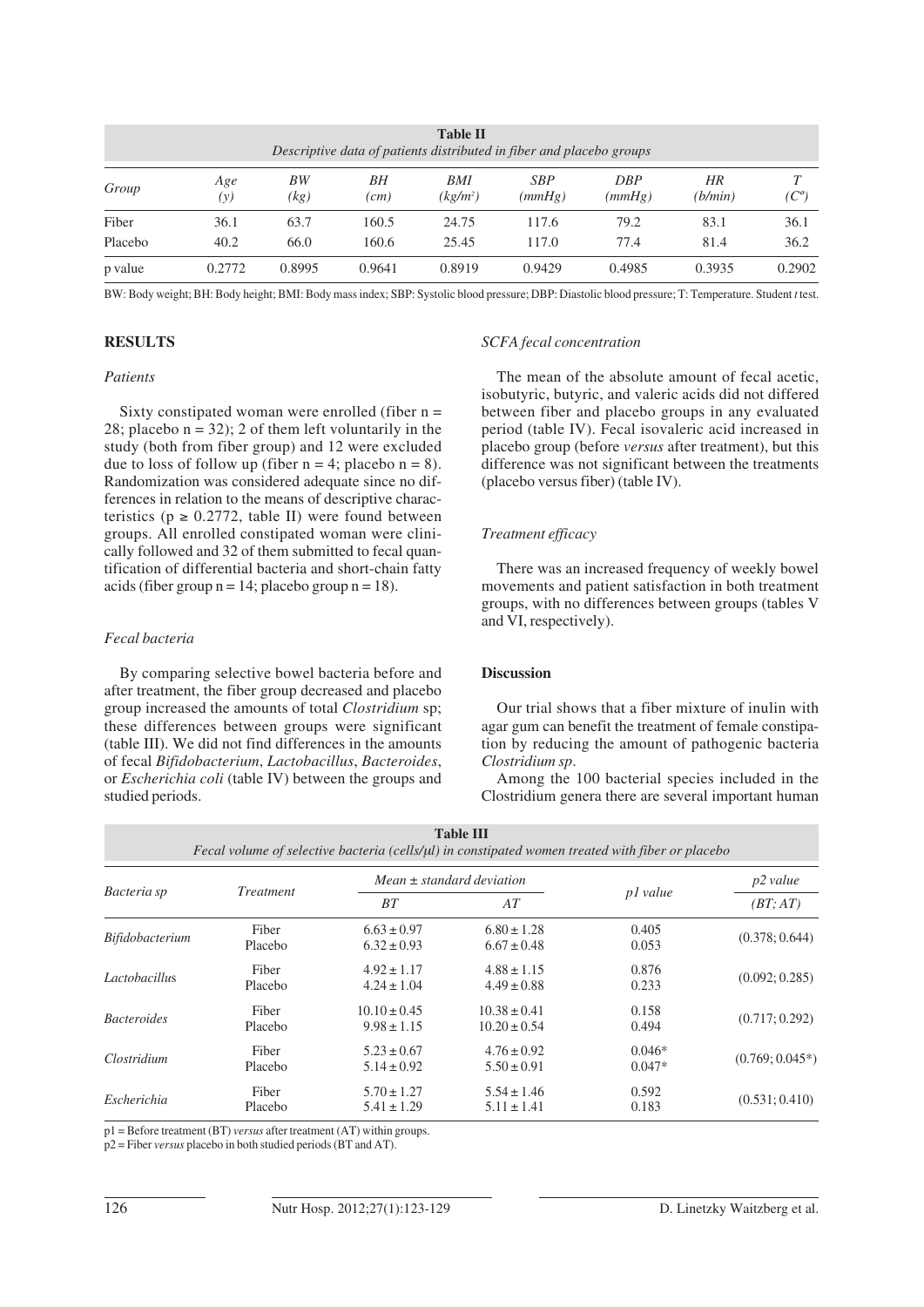| <b>Table IV</b><br>Fecal SCFA content (area) of constipated women treated with fiber of placebo |                  |                                    |                                      |                   |                |  |  |
|-------------------------------------------------------------------------------------------------|------------------|------------------------------------|--------------------------------------|-------------------|----------------|--|--|
| <i>SCFA</i>                                                                                     | <i>Treatment</i> |                                    | $Mean \pm standard deviation$        |                   | p2 value       |  |  |
|                                                                                                 |                  | BT                                 | AT                                   | p1 value          | (BT; AT)       |  |  |
| Acetic                                                                                          | Fiber<br>Placebo | $5.96 \pm 0.85$<br>$5.81 \pm 0.46$ | $5.86 \pm 0.43$<br>$5.88 \pm 0.41$   | 0.666<br>0.328    | (0.530; 0.860) |  |  |
| <i>Isobutyric</i>                                                                               | Fiber<br>Placebo | $4.97 \pm 0.42$<br>$4.65 \pm 0.73$ | $4.92 \pm 0.61$<br>$4.81 \pm 0.61$   | 0.581<br>0.077    | (0.133; 0.762) |  |  |
| <b>Butyric</b>                                                                                  | Fiber<br>Placebo | $5.65 \pm 0.87$<br>$5.35 \pm 0.74$ | $5.42 \pm 0.63$<br>$5.42 \pm 0.65$   | 0.315<br>0.478    | (0.295; 0.999) |  |  |
| <i>Isovaleric</i>                                                                               | Fiber<br>Placebo | $5.20 \pm 0.59$<br>$4.99 \pm 0.73$ | $5.06 \pm 0.78$<br>$5.14 \pm 0.65$   | 0.131<br>$0.031*$ | (0.355; 0.682) |  |  |
| Valeric                                                                                         | Fiber<br>Placebo | $5.21 \pm 0.77$<br>$4.90 \pm 0.66$ | $4.95 \pm 0.67$<br>$4.98 \pm 0.5673$ | 0.200<br>0.258    | (0.215; 0.912) |  |  |

p1 = Before treatment (BT) *versus* after treatment (AT) within groups.

p2 = Fiber *versus* placebo in both studied periods (BT and AT).

pathogens, such as *C. botulinum, C. difficile,* and *C. perfringes. Clostridium difficile* is a major etiological agent of diarrhea and is now recognized as the primary cause of hospital acquired colitis in patients receiving antibiotics, chemotherapeutics, or other drugs that alter normal flora.19 *C. perfringens*, used as our control bacteria, produces different enterotoxins associated with diseases including food poisoning and necrotic enterocolitis.<sup>20,21</sup> About 5-20% of antibiotic-associated diarrhea cases and sporadic non-food borne diarrhea may be due to *Clostridium perfringens* type A, mainly in geriatric patients and those negative for *C. difficile*22-24. Therefore, the reduction in *Clostridium* bacteria with oral intake of an inulin/PHGG mixture indicates potential benefits for gut health.

Currently, dietary fibers such as inulin and PHGG are associated with the promotion of endogenous microbial population growth, such as *Bifidobacteria* and *Lactobacilli.*<sup>2</sup> These bacteria are beneficial for intestinal health due to a variety of effects, including inhibition of pathogenic bacterial growth.<sup>2</sup> However, we did not find changes in the amount of *Bifidobacteria* and *Lactobacilli.* Therefore, we suggest that the decrease of *Clostridium* bacteria by prebiotics observed by us could be due to increased levels of other beneficial bacteria, which we did not evaluate in this study, or by other mechanisms independent of the changes in beneficial microbiota.

The fermentation of prebiotics by microorganisms of the gastrointestinal tract leads to the production of SCFA. The SCFA produced in the colon, specifically acetic acid (2C), propionic acid (3C), and butyrate (4C), are the main source of energy for the enterocyte. They also stimulate cell proliferation of the epithelium, increase visceral blood flow, and promote water and sodium absorption. SCFA have antibacterial properties that prevent growth of pathogenic bacteria, such as reduction of luminal pH that stimulates the growth of

| <b>Table V</b><br>Frequency of bowel movements in women treated with fiber or placebo |                 |                 |                  |                 |                 |                 |  |
|---------------------------------------------------------------------------------------|-----------------|-----------------|------------------|-----------------|-----------------|-----------------|--|
| Bowel movement $(n^o)$                                                                |                 | Fiber           |                  | Placebo         |                 |                 |  |
|                                                                                       | Week 1          | Week 2          | Week 3           | Week 1          | Week 2          | Week 3          |  |
| $\overline{0}$                                                                        | 0               |                 | $\Omega$         | 0               | 0               | $\theta$        |  |
|                                                                                       |                 | $\mathcal{L}$   | $\left( \right)$ |                 |                 |                 |  |
| 2                                                                                     |                 | 3               |                  | 4               |                 |                 |  |
| 3                                                                                     |                 |                 | κ                |                 |                 |                 |  |
| 4                                                                                     | 3               | 2               | 3                |                 | 6               |                 |  |
| > 5                                                                                   | 10              | 13              | 14               | 9               | 12              | 16              |  |
| $Mean \pm SD$                                                                         | $5.32 \pm 4.66$ | $5.82 \pm 4.14$ | $5.95 \pm 2.50$  | $4.41 \pm 3.06$ | $5.17 \pm 3.21$ | $6.70 \pm 3.83$ |  |
|                                                                                       |                 | Week 1          |                  | Week 2          |                 | Week 3          |  |
| Fiber versus placebo $(p)$                                                            |                 | $+0.90(3.91)$   |                  | $+0.65(3.68)$   |                 | $-0.74(3.27)$   |  |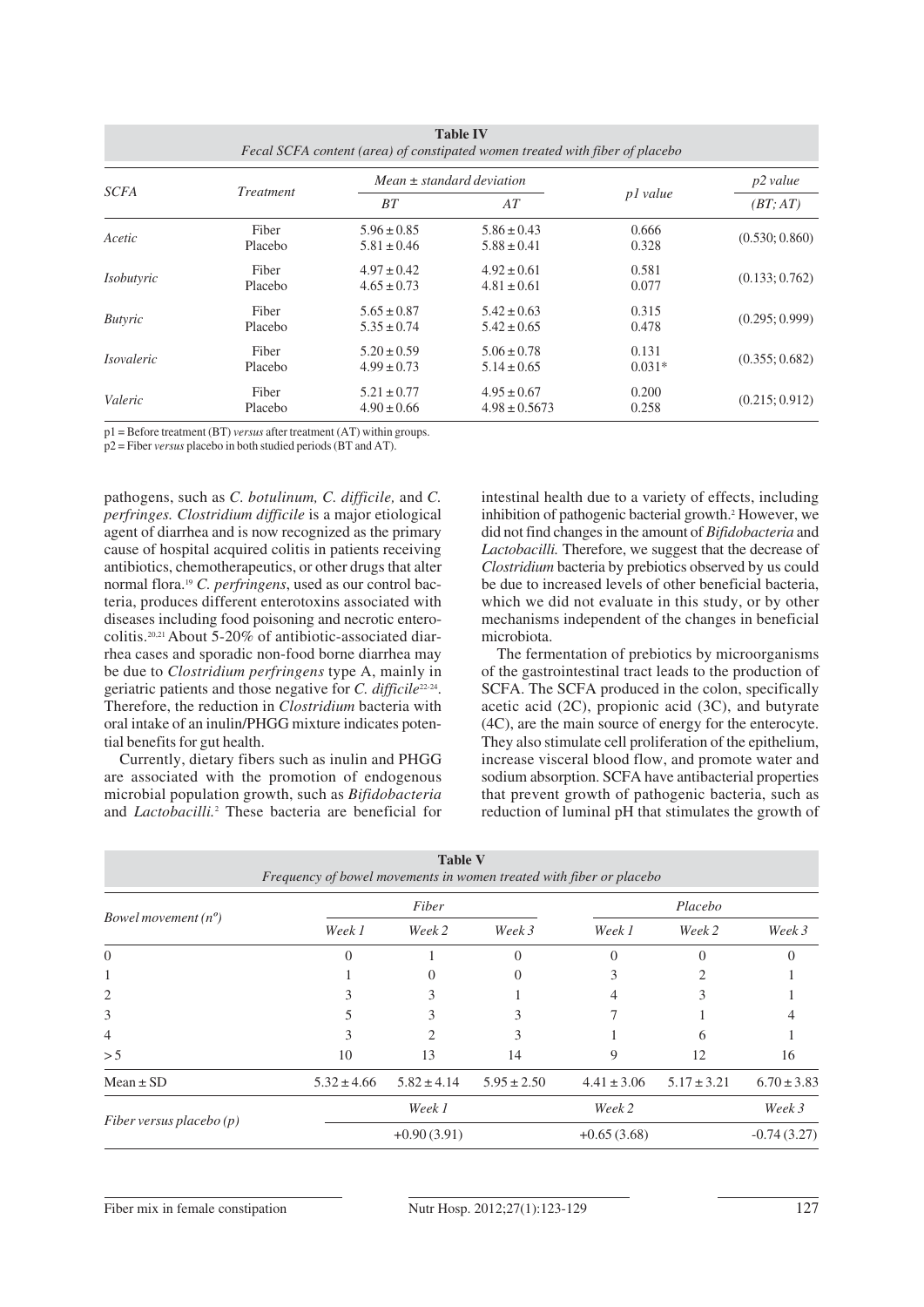| <b>Table VI</b><br>Number and percentage of constipated woman reporting constipation relief after 3 weeks treatment with fiber or placebo |              |             |              |              |               |  |  |
|-------------------------------------------------------------------------------------------------------------------------------------------|--------------|-------------|--------------|--------------|---------------|--|--|
| <i>Treatment</i>                                                                                                                          | $0*$         | $1*$        | $2*$         | 3*           | Total         |  |  |
| Fiber                                                                                                                                     | 6(27.3%)     | $19(4.5\%)$ | 6(27.3%)     | $9(40.9\%)$  | $22(100.0\%)$ |  |  |
| Placebo                                                                                                                                   | $4(16.7\%)$  | $5(20.8\%)$ | $5(20.8\%)$  | $10(41.7\%)$ | $24(100.0\%)$ |  |  |
| Total                                                                                                                                     | $10(21.7\%)$ | $6(13.0\%)$ | $11(23.9\%)$ | $19(41.3\%)$ | $46(100.0\%)$ |  |  |
| Fiber <i>versus</i> placebo (p)                                                                                                           |              |             | 0.372        |              |               |  |  |

 $*$ ) 0 = Always unsatisfied; 1 = Satisfied only 1 week; 2 = Satisfied in 2 weeks; 3 = Always satisfied.

*Lactobacilli* and *Bifidobacteria* and direct suppression of pathogenic bacteria.13 However, we did not observe changes in the fecal concentration of SCFA between the treatments in the present study.

Different factors related to stool collection without professional supervision could contribute to lack of observed changes in SCFA. Small stool sample weight could lead tosampling errors, as the entire bowel does not containa homogenous distribution of SCFA. Samples transportation was performed after patients' calling to inform us of its collection, and we could not control the time that samples remained waiting to be adequately stored. In addition, SCFA are volatile and can be rapidly lost at physiological pH values, and perhaps our stool samples should have been stabilized by acidification prior to freezing.25 On the other hand, it is also possible that there was an increased production of SCFA that were consumed by enterocytes and resident bacteria.

In agreement with our study, previous authors showed that the ingestion of inulin was able to shorten the orofecal transit time and improve stool consistency in subjects suffering from constipation, but did not change concentrations of the abundant SCFA (acetate, propionate) and fecal contents of *Lactobacillus acidophilus* and *Bifidobacterium lactis.*<sup>26</sup> These authors did not evaluate the stool composition of pathogenic bacteria.

As long we had controlled the treatment with inulin and PHGG by using placebo, from our data it is not possible to infer if the mixture of two fibers can potentiates it individual effect. In a previous study of 188 adult irritable bowel syndrome patients, PHGG was as effective as a high fiber diet in improving pain and bowel habits, and was better tolerated by patients. Another study in childhood constipation found comparable benefits between a fluid fiber mixture and isolated lactulose.<sup>7,27</sup>

Interestingly, although placebo treatment did not change the amount of pathogenic bacteria, it improved bowel movements and patient satisfaction. Maltodextrin was chosen as placebo control because it is an easily absorbed and digested carbohydrate that escapes bacterial fermentation in the colon and does not interfere in microbial ecology of the gastrointestinal tract, gut metabolism, and function. Therefore, our data suggest that improvement of bowel movements and

patient satisfaction after treatment with placebo may be due to the placebo effect.

The placebo effect has been widely documented by randomized, placebo-controlled drug studies. The main theories proposed to explain the placebo effect include the conditioning theory (placebo effect as a conditioned response) and the mentalistic theory (patient's expectation as the primary cause of the placebo effect).28 Brain imaging has demonstrated that placebo can mimic the effect of the active drugs by activating the same brain areas.29 This is the case for placebo-dopamine in Parkinson's disease and for placebo-analgesics.<sup>30,31</sup>

Considering that our study included women from a health care institution with greater awareness of the potential benefits of using fiber for the treatment of constipation, it is possible that our participants experienced a placebo effect. Beneficial effects of fiber versus placebo were found in studies performed in children, who are less susceptive to the placebo effect. $32,33$ 

In conclusion, a mixture of inulin and PHGG gave comparable clinical results to placebo in the treatment of female constipation, but had an additional beneficial effect on gut microbiota by decreasing the amount of pathological bacteria of the *Clostridium* genera.

## **Acknowledgements**

This study was funded by a grant from the Fundação de Apoio a Pesquisa do Estado de São Paulo (Fapesp project 07/58600-2).

## **References**

- 1. Cook IJ, Talley NJ, Benninga MA, Rao SS, Scott SM. Chronic constipation: overview and challenges. *Neurogastroenterol Motil* 2009; 21 (Suppl. 2): 1-8.
- 2. Stewart WF, Liberman JN, Sandler RS, Woods MS, Stemhagen A, Chee E, Lipton RB, Farup CE. Epidemiology of constipation (EPOC) study in the United States: relation of clinical subtypes to sociodemographic features. *Am J Gastroenterol* 1999; 94: 3530-3540.
- 3. Sonnenberg A, Koch TR. Epidemiology of constipation in the United States. *Dis Colon Rectum* 1989; 32: 1-8.
- 4. Everhart JE, Ruhl CE. Burden of digestive diseases in the United States part I: overall and upper gastrointestinal diseases. *Gastroenterology* 2009; 136: 376-386.